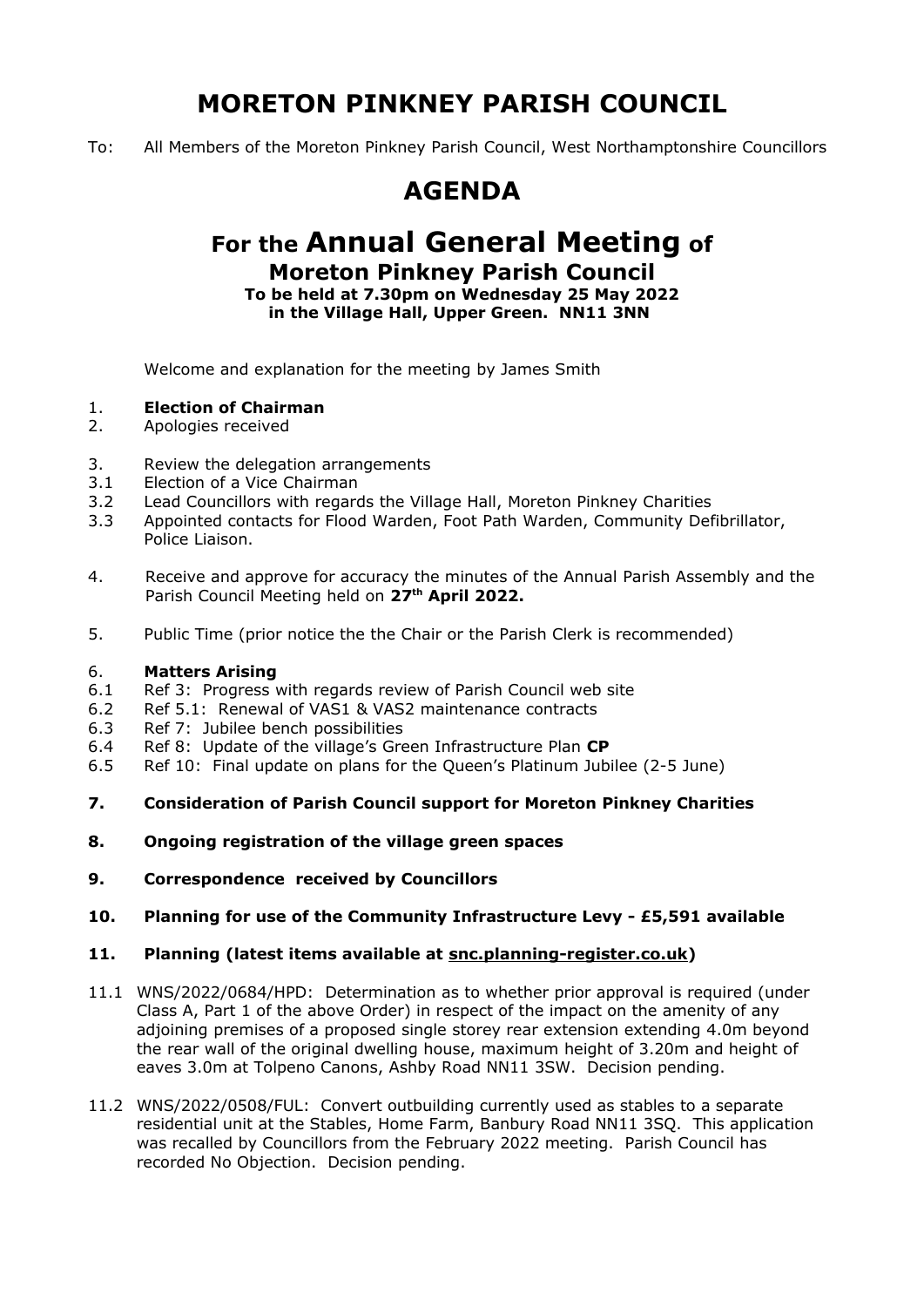- 11.3 WNS/2022/0384/TCA: Fell two trees at Eydon View, Upper Green NN11 3SG. No Objections.
- 11.4 WNS/2021/2175/LBC: Restoration of Farm House at The Home Farm, Banbury Road by 13 January. A Listed Building. No Objection recorded by Parish Council. Decision awaited.
- 11.5 WNS/2021/2002/MAF: Change of Use of field from agricultural to social, recreation use, 2 storage containers and a portaloo at Land North Of Weston Road Moreton Pinkney (the relocated model airplane flying club). No Objection recorded by Parish Council. Decision pending.
- 11.6 WNS/2021/1826/OUT: Proposed 1-off dwelling for Self and Custom Builder, with outline details for layout and access at land west of Canons Ashby Road, Moreton Pinkney. No Objection recorded by Parish Council. Decision awaited.
- 11.6 WNS/2021/1274/FUL: Demolition of existing field shelter and steel storage container and construction of a stable block/tack room and small hay/mowing vehicle storage barn on land South East Of Leicester Lane, Eydon, Northamptonshire by 15<sup>th</sup> Sept. No Objection recorded by Parish Council. Approved 19 April 2022.

#### 12. **Audit and Accounts**

- 12.1 Adoption of the 2021-22 Accounts, forwarded for consideration
- 12.2 Internal Audit date
- 12.3 Agree Parish Council meeting dates to the next AGM in May 2022
- 12.4 Review of Standing Orders (2018), model supplied by N-CALC
- 12.5 Review of Financial Regulations (2019), model supplied by N-CALC
- 12.6 Review of Parish Council Risk Assessment and its Asset Register
- 12.7 Approve **new Parish Council insurance** by Zurich Municipal from 1<sup>st</sup> June 2022 for £264. No Long Term agreement is available.
- 12.8 Review of the Parish Council subscriptions to other bodies (N-CALC)
- 12.9 Review of the Parish Council complaints procedure
- 12.10 Review of policies, procedures and practices in respect of its obligations under freedom of information and data protection legislation (N-CALC as council's DPO)
- 12.11 Review of the Council's policy for dealing with the press / social media
- 12.12 Review of the Council's employment and training policies and procedures
- 12.13 Review of the Council's expenditure incurred under s.137
- 12.14 **Completion** of Certificate of Exemption (Council expenditure below £25,000)
- 12.15 **Completion** of Sections 1 & 2 of the Annual Return
- 13. Councillors' Comments
- 14. Date of next meeting: Wednesday 13 July 2022

### *THE PUBLIC AND PRESS ARE CORDIALLY INVITED TO ATTEND*

Copies of all council papers are available for download at moreton-pinkney.org.uk